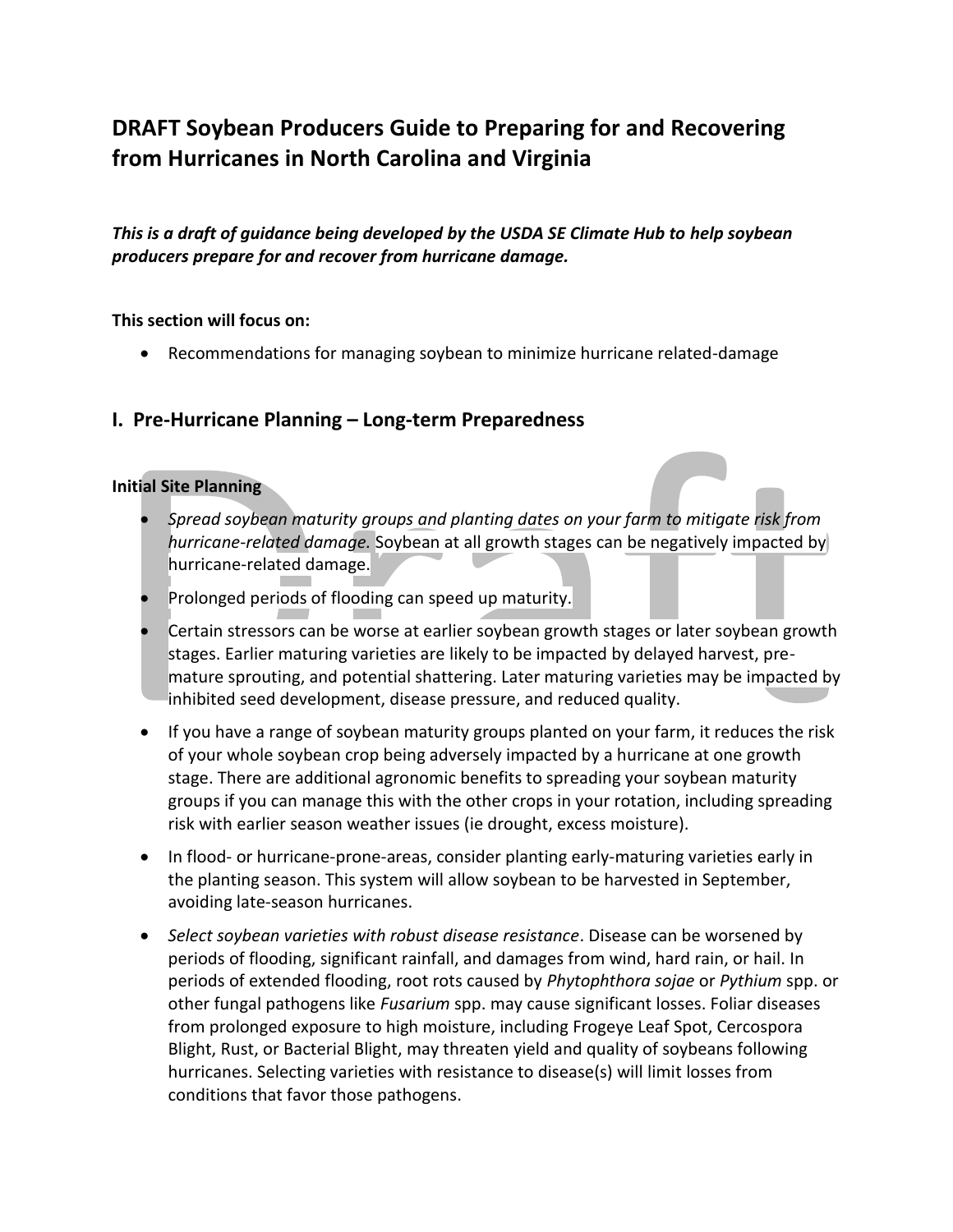- *Follow recommended seeding rates for your location and planting date.* Too high of a seeding rate will reduce stem size and increase lodging potential.
- *Ensure uniform seed spacing in the row.* Non-uniform seed spacing will increase lodging potential. Planting will standard drills (non-uniform placement) will usually result in more lodging.
- *Rotate soybeans with other crops.* Not only are there generally yield advantages to rotating soybean with other crops, but some of the seed quality issues associated with excessive rainfall from hurricanes, such a phomopsis seed decay and purple seed stain, are reduced through rotation. Some of these diseases reside in the soil on residues from previous crops; rotating crops can reduce residue levels for the disease to carry over and affect the next crop.
- *Understand flooding history of owned and rented fields*. Predictable patterns of flooding may provide important insight into which fields are at risk for additional damage during significant weather events. The State of North Carolina provides valuable geospatial flood risk information through the North Carolina Flood Risk Information System [\(https://fris.nc.gov/fris/Home.aspx?ST=NC\)](https://fris.nc.gov/fris/Home.aspx?ST=NC). Information available through this website can be useful to understand field-scale flood hazard data and risk assessments in the event of a significant weather event. Prioritizing risk prevention strategies before storms occur can be an important step to mitigate flood-related losses.

## **II. Pre-hurricane Planning – Short-term Preparedness**

## **When a Hurricane Is Forecast to Impact Your Area (1 to 7 days before)**

- *Harvest as soon as soybean approach fully maturity (R8 stage) if storage and drying facilities are available.* If you have soybean ready for harvest, getting them out of the field prior to the hurricane is the best chance to minimize damage. If you have storage facilities where high-moisture soybeans can be dried, utilize these resources.
- *A desiccant may aid harvest*. Fast acting desiccants such as sodium chlorate and saflufenacil (Sharpen) will rapidly desiccate soybean, aiding harvest. Soybean treated with Sharpen can be harvested three days after application, and soybean treated with sodium chlorate can be harvested as soon as they are ready, usually within 7 to 10 days.
- *Strategically think about pesticide applications.* Sometimes heavy rains and flooding can eliminate problems from caterpillar pests, especially late in the season when they are subject to diseases. Other times, problems will persist despite the weather and returning to the field can be difficult in waterlogged situations or if vehicle transport is limited. Furthermore, if insecticides are applied using ground equipment, there may be more damage potential from tires after a storm, when plants are twisted and rows are indistinct.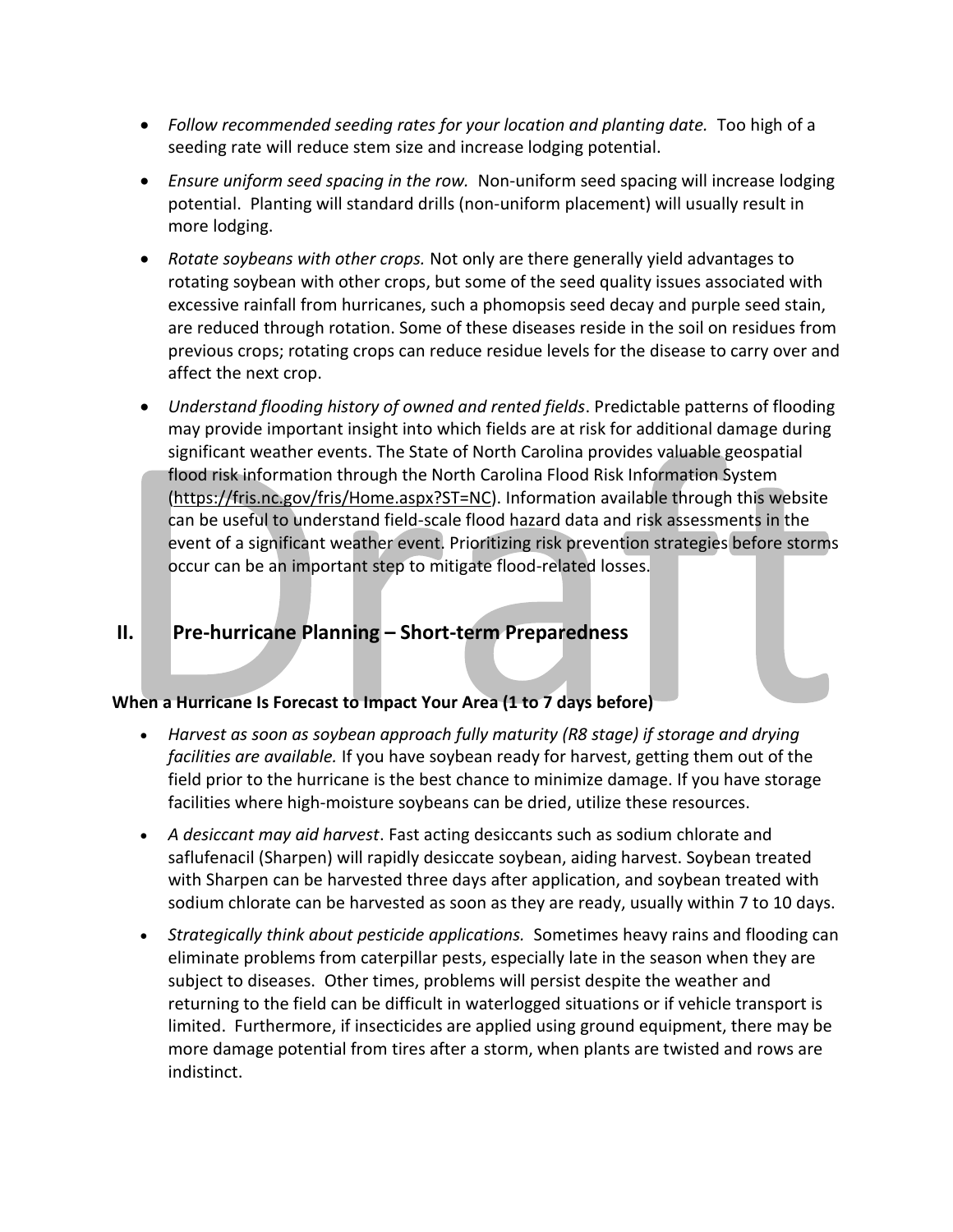- Fungicide applications are necessary before pathogen damages are visible, and may be most effective prior to a hurricane. Therefore, a safer bet is to address any potential issues before a hurricane rather than adopting a wait-and-see strategy.
- Prioritizing near-term management decisions before a storm will be important. Fields that are located in flood-prone locations may not benefit from pesticide sprays if significant crop losses are anticipated. Planning to spray fields with the highest odds of post-storm harvest first may be important to maximize application efficiency and protect the most promising fields to reduce additional economic loss across the farm.

# **III. Post-hurricane Recovery**

## **Within a Week Following Hurricane Impacts**

- *When safe, closely inspect fields where flooding has occurred.* Three to four days of continuous flooding can cause irreversible damage in soybean and subsequent yield declines. In addition to agronomic damage, flooded grain could be considered altered by your insurance company depending on flooded water source. Completely submerged pods have the potential for toxin contamination and some insurance policies may allow for zero appraisal following this situation. This situation may require entry into nontraditional markets if grain is determined sellable.
- Diseases will likely develop if the soybeans have been flooded for 3-4 days; sprouting in the pods is possible under these conditions. If your fields have been flooded with offfarm water sources, be aware of weed seed that could have been carried in that has not traditionally been a problem on your farm and be aware of the management implications from this in subsequent seasons.
- *Document damage with photographs to assist with insurance recovery purposes.*  Remember that "a picture is worth a thousand words".
- *Check with your crop insurance agent.* It is important to check with your crop insurance adjuster as quickly as possible to decide on the best plan moving forward with your potentially damaged soybean crop.
- *If soybean is still between R3 (beginning pod) and R5 (beginning seed) and you can safely enter the field, a fungicide application may be warranted and could help prevent seed quality issues.* Leaf diseases (Frogeye Leaf Spot, Rust, Cercospora Blight, Brown Spot, and others) and root rots (*Phytophthora* and *Pythium*) will likely be more severe after excessive rain and flooding. Fungicides applied for seed decay organisms, including Phomopsis seed decay, may reduce damages to seeds between R3 and R5, but will not likely impact yield.
- *Scout your soybean for lodging.* Soybean lodging can be caused by strong winds and by water flow across the field. The effect of lodging on soybean yield is variable, but soybeans in the beginning seed stage (R5) will likely be more prone to damage from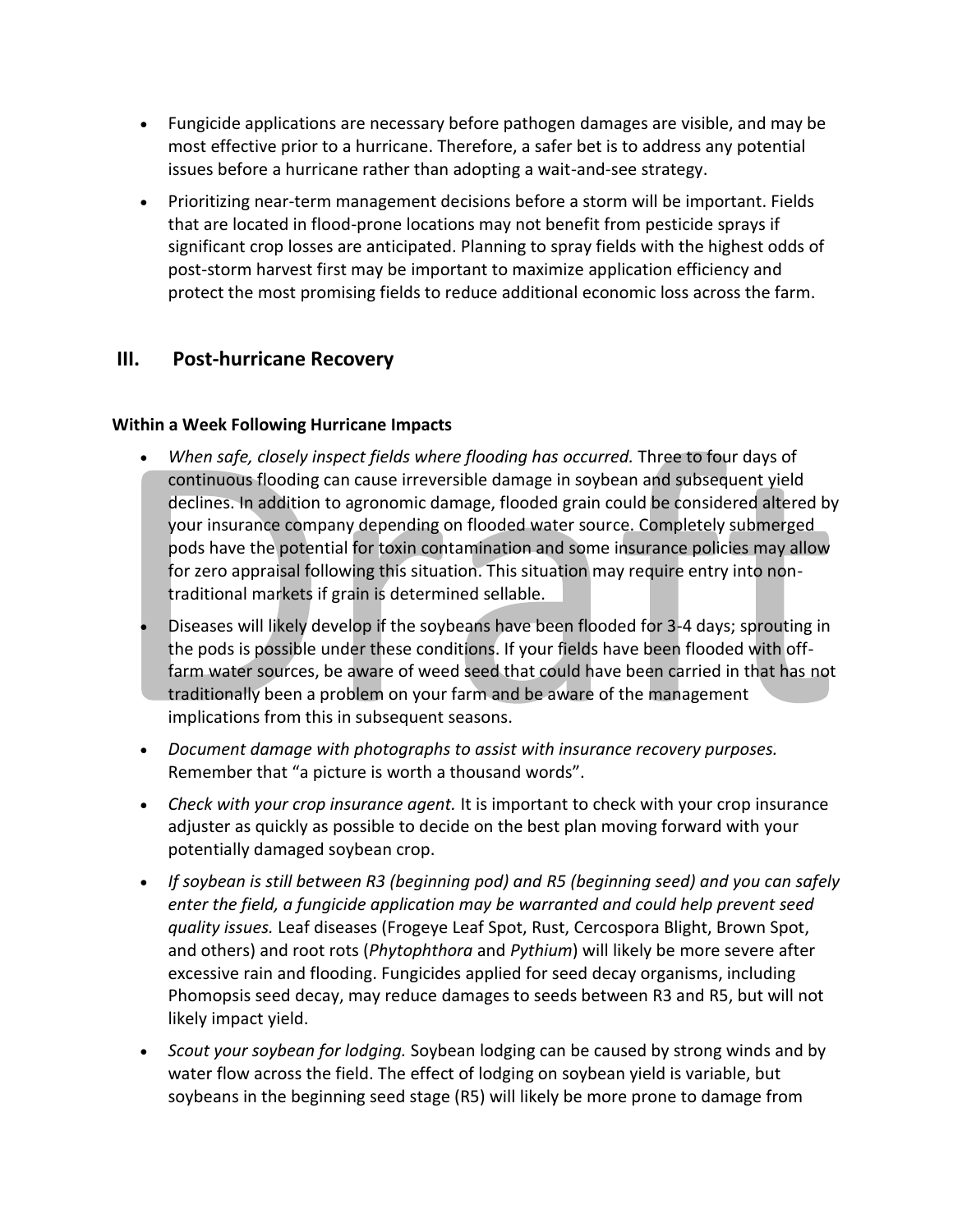lodging than soybean that are further into physiological development. There are two types of yield losses associated with lodging including restriction of maximum physiological development and harvest loss. Restriction of maximum physiological development can occur from lodging reducing photosynthesis in the upper, more productive leaves. Harvest loss from lodging can range from 3-10% (Holshouser, 2015). Slowing down the combine and harvesting in the opposite direction of the lodging may reduce harvest losses from lodged soybeans. Lodging is more likely with higher yielding soybeans.

 *Check soybean for maturity.* Flooding of soybeans will likely lead to premature defoliation that can speed up maturity. Be ready to harvest mature soybean when field conditions allow.

#### **Within a Month Following Hurricane Impacts**

- *Check soybean for quality declines and develop a selling plan accordingly.* Soybean that has been under flooded conditions for several days have an increased risk of being contaminated by things such as diseases and mycotoxins caused by disease. Excessive rainfall can cause pod splitting. This is especially problematic if the excessive rainfall followed a dry spell. When soybeans are at R6 (full seed) or R7 (physiological maturity) and receive excessive rainfall, rapid seed growth can cause pod splitting, especially when pods are small due to earlier season stressors. Premature seed sprouting is generally rare but can be an issue when the moisture of the seed drops below 50%, and then goes back above 50%.
- *Scout fields for soybean shatter:* Shattering is intensified when dry pods are rehydrated by excessive moisture followed again by a dry period. Shattering losses can be more severe with earlier maturing varieties that are close to physiological maturity and are ready for harvest. Unfortunately, the flooded conditions may restrict field access in some areas, and this delayed harvest can intensify shattering. If you have a field where harvest shatter is a problem, harvesting that field as early as possible, starting earlier is the day when the plant material still has some moisture, and slowing down combine speed may all reduce losses from shatter. If growers have fields where significant shatter has occurred, they should be prepared to manage soybean regrowth the following year by rotating to production of a different crop in that field where soybean regrowth could be terminated through another herbicide chemistry. If rotating to a different crop is not possible, the soybean herbicide trait package should be rotated or the grower should plan to plant the next crop of soybean after regrowth of the shattered soybean has occurred (this can be difficult to predict) and can be terminated via herbicide application.
- *Devise an alternative storage plan for damaged soybeans.* If you have a diversity of soybean maturity groups and varieties planted on your farm, chances are you will have differing levels of soybean damage among your fields. Field to field damage will also vary depending on proximity to flooded water sources. If possible damaged grain should be stored separately for undamaged or minimally damaged grain to ensure high quality grain can be sold without dockage.